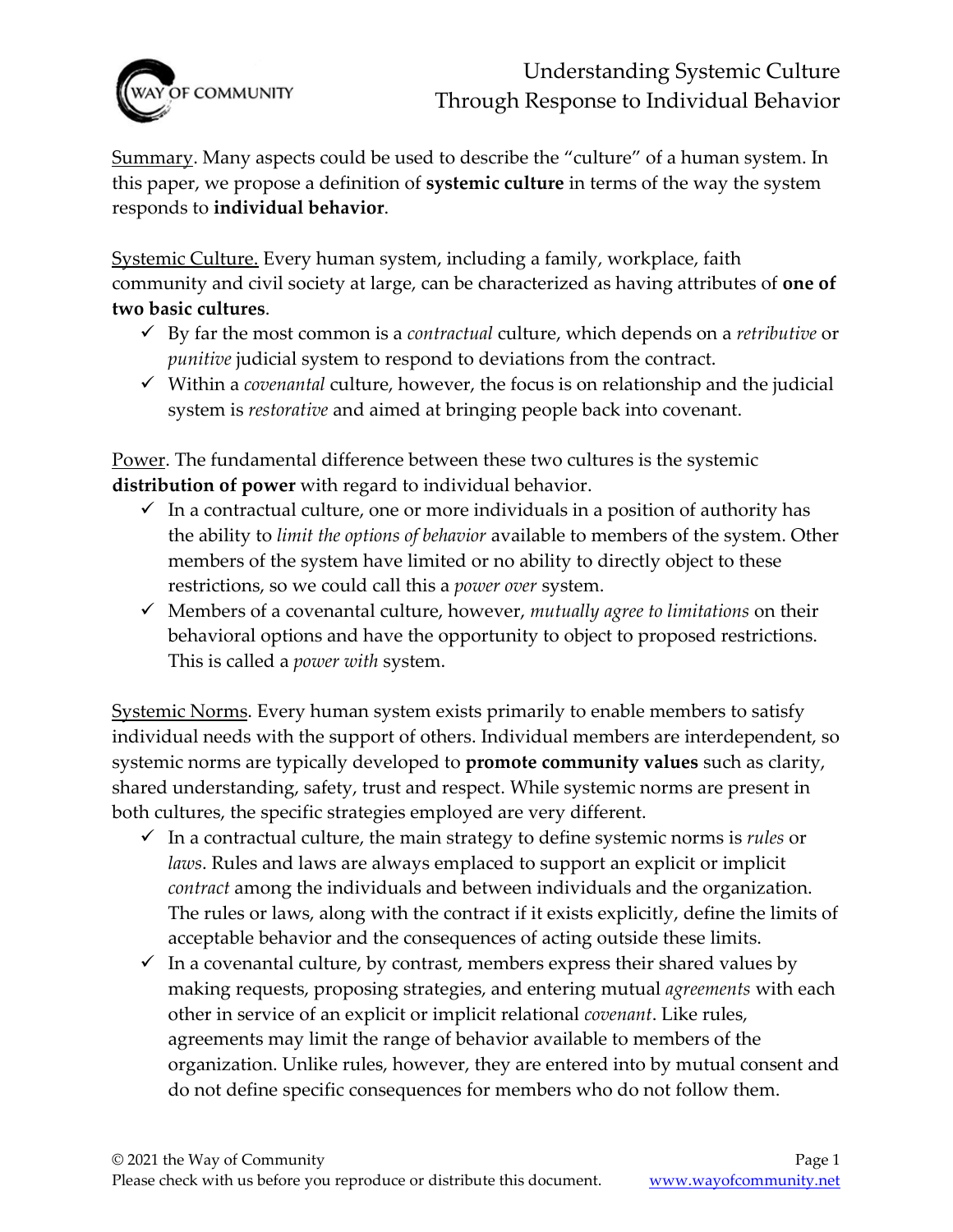

Attitude toward Behavior. Each culture nurtures a different mindset toward the **behavior of members** of the system.

- $\checkmark$  A contractual culture fosters *either / or* thinking, where members think and act with *certainty* that individual behavior is either "right" (following the rules) or "wrong" (breaking the rules).
- $\checkmark$  In a covenantal culture, however, there is more space for nuance in thought and actions, because the agreed upon limits of acceptable behavior are understood to be fluid and open to change. This contributes to *curiosity* about the purpose of behavioral restrictions, the effectiveness of agreements, and the impact of actions.

Leadership Focus. The two cultures promote a very different **leadership focus** within the system.

- $\checkmark$  Leaders in a contractual culture are primarily concerned with the exact details of the existing rules (and/or contract), strictly *upholding* or *enforcing* them, and making *new rules* to address unexpected or undesirable behaviors.
- $\checkmark$  Leaders within a covenantal culture, on the other hand, focus on cultivating the conditions for *meaningful relationships* and maintaining the agreements and covenant as *evolutionary documents* that are responsive to changes in the system.

Membership Focus. Other members of these two cultures also **focus on very different things**.

- ✓ Members of a contractual culture have two basic choices: they can either *submit* to authority by following the rules explicitly; or they can *rebel* against authority by ignoring, subverting or breaking the rules.
- $\checkmark$  The focus of members of a covenantal culture is on maintaining or restoring *meaningful relationship*, even when agreements are not followed. This mindset encourages individuals, and the group as a whole, to *enter, keep and break agreements* with care.

Deviation Event Narrative. In either culture, there is a **basic narrative** of the sequence of events when someone's behavior deviates from systemic norms.

- ✓ In a contractual culture, this sequence starts when someone *breaks the rules*. This person would be called the *violator*, *offender* or *perpetrator*. Any person harmed as a result of this action is called the *victim*.
- ✓ A covenantal narrative, however, describes an action (*act)* of an *author*, which may *impact* one or more members called *recipients*.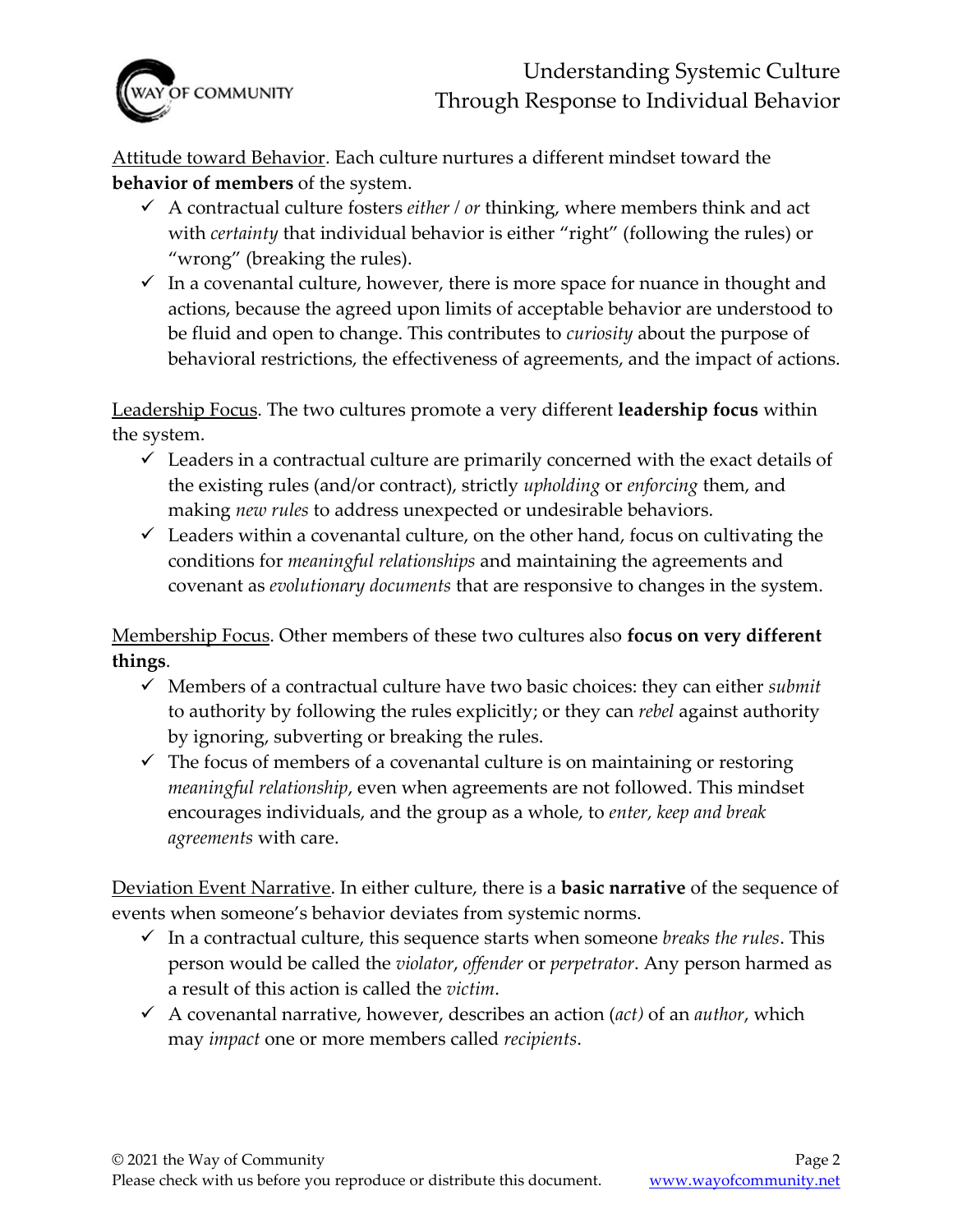

Judicial Process. Each type of culture follows a judicial process to **respond to deviations** from behavioral norms.

- $\checkmark$  The purpose of the judicial process within a contractual culture is to determine the *truth* about the details of the violation (crime), and then to assign *blame* for the violation and *responsibility* for any resulting harm to the guilty violator.
- ✓ A covenantal culture's judicial process, however, is designed to provide *mutual comprehension* of the impact of actions on all parties and cultivate *self-responsibility*  for personal choices.

Outcome of Judicial Process. In both cultures, the judicial process results in an **outcome** for the members involved.

- $\checkmark$  A contractual judicial process ends with an authority figure (an individual such as a judge or boss or a group such as a tribunal) imposing *consequences* or *punishment* on the guilty violator.
- $\checkmark$  The judicial process in a covenantal culture offers participants the opportunity to co-create *mutually agreed actions* to restore relationship and remedy harm.

Addressing Relationship. In either culture, there is an opportunity for individuals involved in the deviation event to **address their relationships** with those who are affected.

- ✓ In a contractual culture, this takes the form of an *apology* and possibly a request for *forgiveness*, both of which are related to the "wrongness" of the action.
- ✓ In a covenantal culture, a person may *acknowledge* the impact of actions on others, and express *regret* for the harm or pain resulting from the choices leading to the action. This is rooted in awareness of impact and self-responsibility, rather than right and wrong.

The following table summarizes various attributes of the two different cultures.